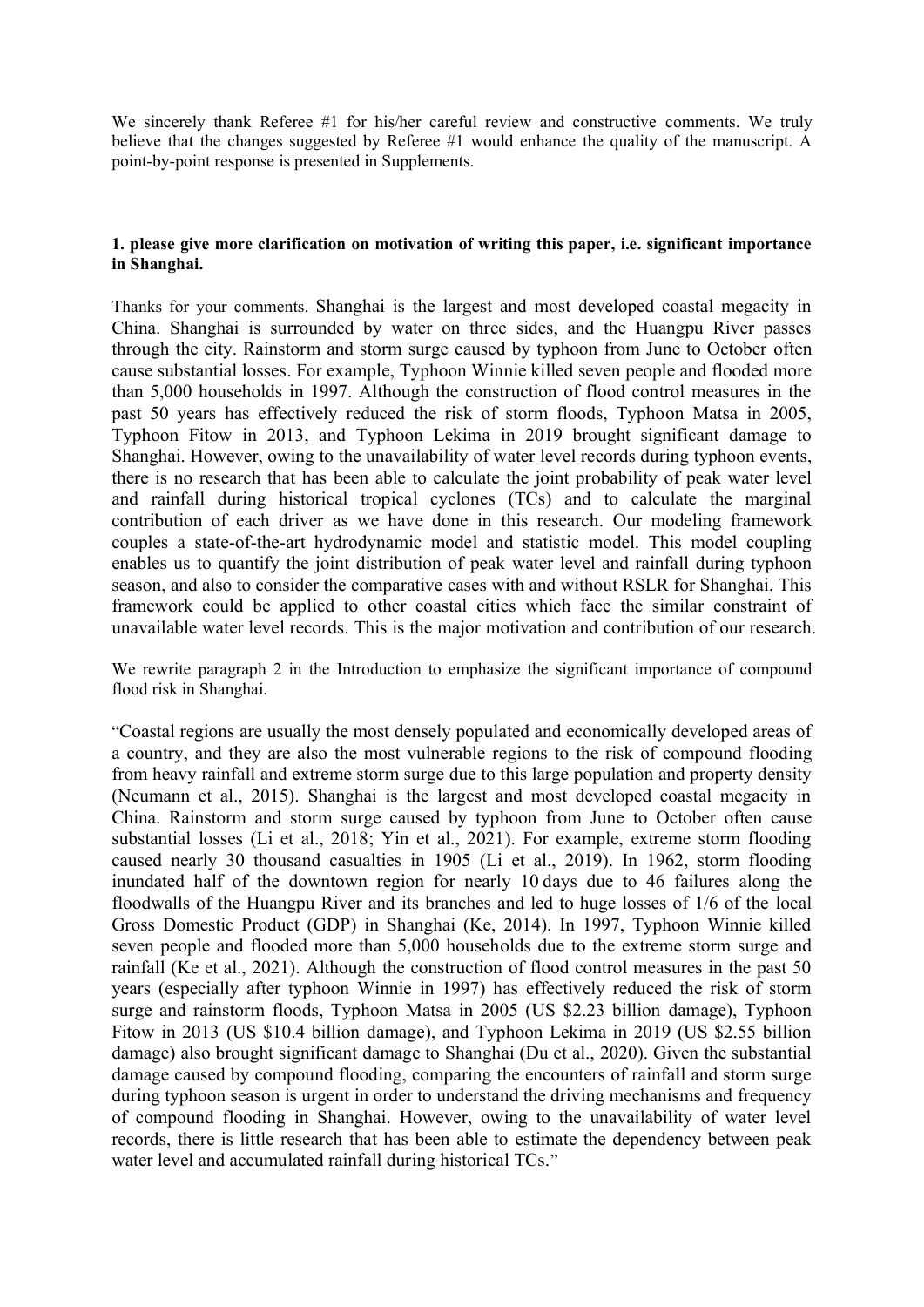#### **2. Please add the discussion in the context to support your findings with references.**

Thank you for your suggestion. We have added a new discussion section to support our findings with additional references. In this new section, we discussed the dependency between the water level and rainfall, the effect of RSLR on peak water level and the multiple contributors to peak water level. These discussions further convince the feasibility of the probabilistic modelling framework we developed in incorporating the interdependence of multiple drivers. We highlighted our key finding that the peak water level is the most dangerous hazard to Shanghai. The combination of astronomical tide, storm surge and RSLR drives the peak water level. In the future research, it is essential to take into account the contribution of tide during the typhoon events. We expect the findings from our research to be useful for the decision-making on the adaption via coastal flood defense measures for Shanghai and other coastal cities or regions in East and Southeast Asia. The new discussion section is as follows.4 Discussion

Coastal areas are the most densely populated and economically developed areas of many countries, and they are also the most vulnerable regions to the risk of compound floods from heavy precipitation and storm surge because of high population and property density as well as storm surge risk (Shen et al., 2019). In this study, we provide a framework that could be applied in general to coastal cities which face the constraint of unavailable water level records.

## 4.1 The dependency between the water level and rainfall

The dependence among different drivers of compound floods has been widely studied. For example, Zheng et al. (2013) identified significant dependence between precipitation and storm surge along the coastlines of Australia; Wahl et al. (2015) examined the enhanced dependence between precipitation and storm surge, and reported an increasing trend in compound flood risk in past decades along the coast of the US. These findings are critical to better understand the changing compound flood risk and provide important references for the evaluation of simulation-based studies.

The correlations between rainfall and storm surge are determined by various factors such as meteorological conditions and regional topography. For example, compound floods from heavy precipitation and storm surge can occur during TCs (Wahl et al., 2015; Bevacqua et al., 2019). TCs are one of the most important triggers of compound floods from heavy rainfall and storm surge in coastal regions. Even though compound floods are receiving attention, few studies have analyzed the dependency between water level and rainfall during historical TCs in China. Considering the relatively short record lengths of observational data in China and the large uncertainties of simulationbased studies, further studies are needed to examine the characteristics and mechanisms of compound flood events (Fang et al., 2021).

## 4.2 The effect of RSLR on peak water level

Deltas are especially vulnerable to RSLR because of their low elevation and commonly high rates of land subsidence (Wang et al., 2012; Higgins et al., 2014). Long-term tide gauge records show that global mean sea levels have risen by  $1.7 \pm 0.3$  mm/yr over the last century (Holgate, 2007; Cipollini et al., 2017). Nearly 90% of the world's river deltas suffer the impact of RSLR, including Shanghai and Manila (He and Silliman, 2019). The accelerated rise of global sea level puts low-lying coastal regions at risk of increases in frequency and magnitude of flooding (Cazenave and Cozannet, 2014). For example, the sea rose on average by ∼10 cm over the 20th century along the Italian coast, and flood frequency increased by more than seven times (Kulp and strauss, 2019). Increased flooding because of RSLR, in regions that experience storm surges from TCs, further increases the vulnerability of coastal regions to inundation (Edmonds et al., 2020).

This paper presents an analysis of the impact of RSLR on peak water level, accounting for the effects of sea level rise and land subsidence on coastal flooding in Shanghai. Previous studies of Shanghai